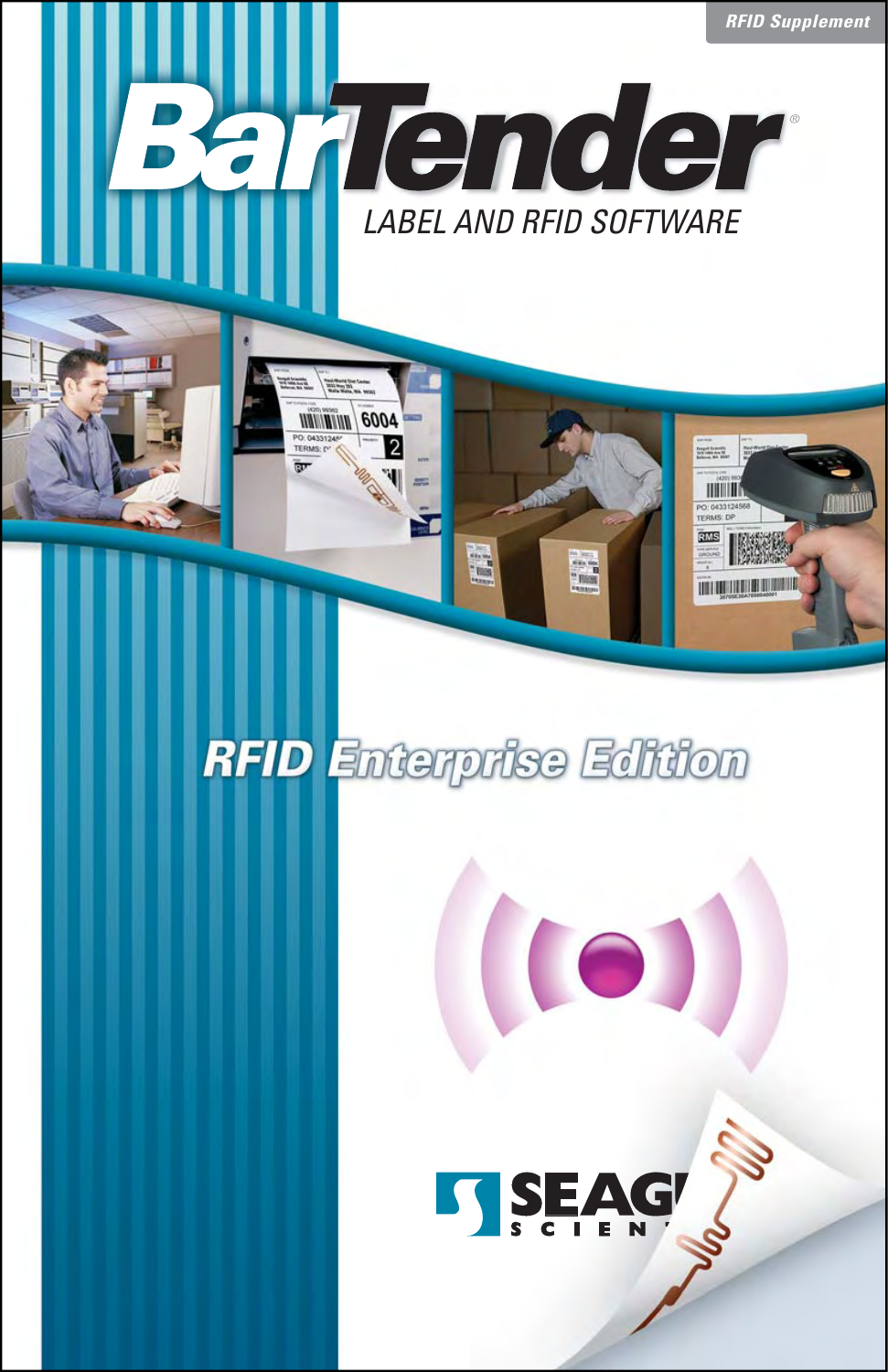### **The Smarts for "Smart Labels"**

#### *RFID Power from the Leaders In Windows Label Printing*

BarTender has developed a world-wide reputation for making even advanced label design features intuitive enough for beginners. Now BarTender takes the next

| Toolbox                      | × |
|------------------------------|---|
| Components                   |   |
| Default Objects              |   |
| Data Sources                 |   |
| <b>Standard RFID Objects</b> |   |
| <b>Standard Bar Codes</b>    |   |
| Standard Bar Codes           |   |
|                              |   |
| Codabar                      |   |
| Code 128                     |   |
| Code 39 (ASCII)              |   |
| Code 39 (Full ASCII)         |   |
| Code 93                      |   |

*One click and BarTender's "Toolbox" is ready to create RFID objects.*

step, with RFID encoding features that uphold a tradition of flexibility and ease of use. Use simple mouse motions to "drag and drop" RFID objects into your label design the same way you would create bar codes and other label objects.

#### *Support for the Latest Tag Types*

The RFID Enterprise Edition supports most of the tag types available in today's RFIDcapable printers. This includes EPC Class 1, Gen2, ISO 18000-6b, ISO 15693, Tag-It, I-CODE, TagSys, My-d, and Picotag. (Because new tag types are undergoing rapid development, please check with us regarding the most up-to-date compatibility.)

#### *Data Formats for Wal-Mart, DoD, EPC, and more*

Most RFID tags allow data to be encoded in a variety of formats. Formats currently supported by BarTender include DoD, SGTIN, SSCC, GIAI, GID, GRAI, and SGLN (for both 64 and 96 bit tags). You can also specify your own custom RFID data formats.



*Simply drag desired RFID objects to anywhere on the label.* **2**  *(Since RFID objects never print, they display next to the label.)*

#### *"Gen2" Compliant*

The adoption of the UHF Generation 2 standard by the EPCglobal consortium is a key development in the march toward broader adoption of RFID technology. Because BarTender is fully Gen2 compliant, you can use it with RFID-capable printers from a variety of manufacturers. BarTender also supports numerous printers and RFID tags based on established "Generation 1" technology.

| RFID                 | Data Source General                     |
|----------------------|-----------------------------------------|
| Tag Type:            | ISO 18000-6b<br>Printer RFID Properties |
| <b>Data Location</b> |                                         |
| Segment:             | Start Block:<br>v<br>18<br>Data         |
|                      | Write Protect Blocks                    |
| <b>Data Format</b>   |                                         |
| Type:                | SGTIN-96                                |
|                      |                                         |
|                      |                                         |

*Use predefi ned RFID objects "as is," or customize as desired.*

#### *Ability to Print RFID Data in Text and Bar Codes*

The same data you encode into your RFID tags can also be printed in text and bar codes. This allows the option of using RFID or bar code scanning hardware and provides data redundancy in the event of a non-functional RFID tag.

#### *Unicode Compliance Simplifies International Use*

When encoding text into an RFID tag, you can select from 20 different codepages from around the world, including Unicode (which supports most characters from most of the world's languages).



## *On-Screen RFID Tag Display*

With the "ghosted" outline of the RFID antenna, chip and substrate displayed on screen, you understand in advance whether you are placing any label objects in an undesirable location. Our predefined label stocks come with graphic files that show the appropriate outline image, but you can supply your own custom images as well.

#### *Ready for the Future*

Because RFID is a new technology undergoing rapid development, additional applications and enhanced capabilities are inevitable. Fortunately, key BarTender functionality is provided by printer driver and component modules that are often upgradeable by free download. This makes it less likely that you will need to purchase upgrades of the full software package in order to comply with minor changes to available RFID tags and standards.